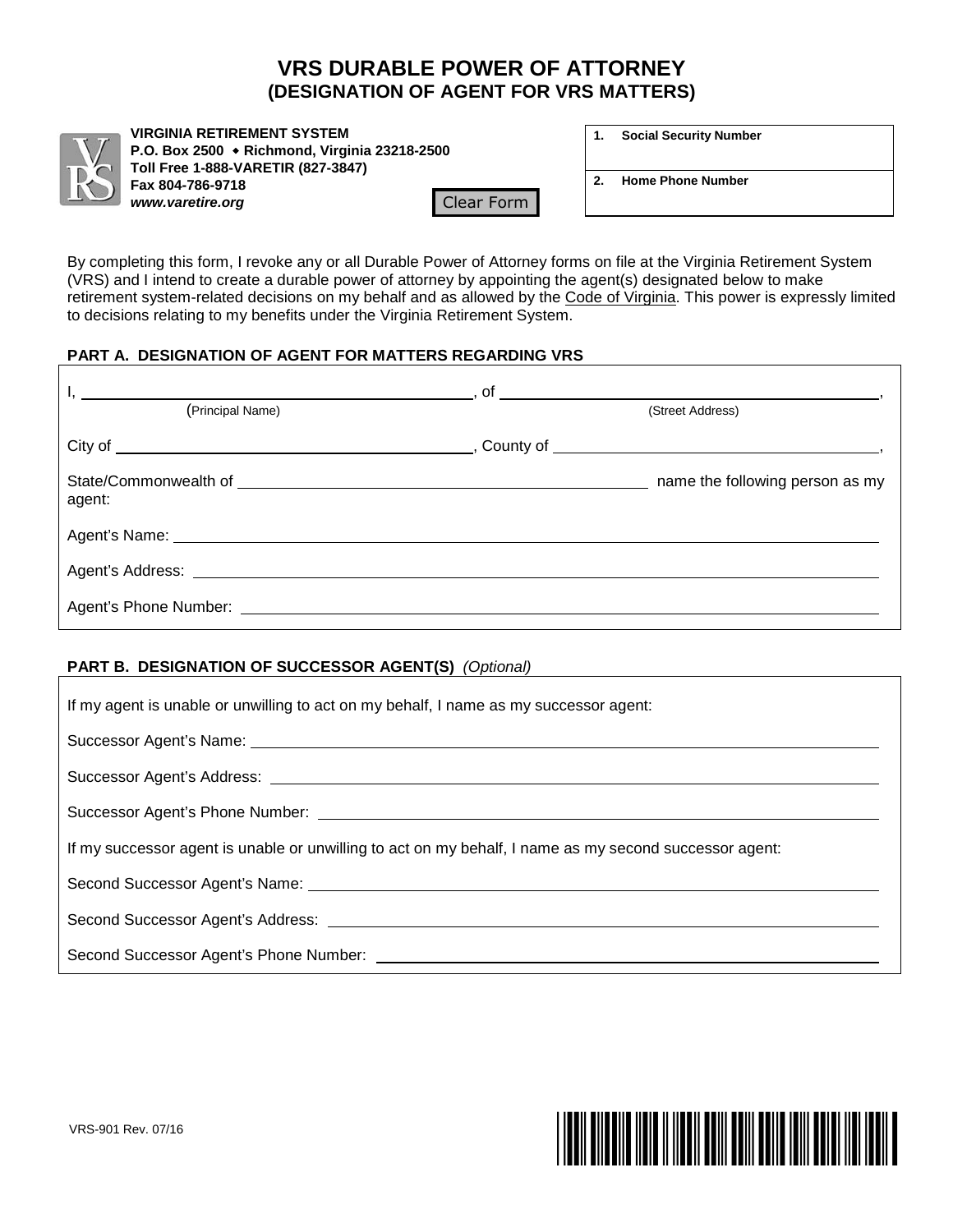**3. Social Security Number**

### **PART C. GRANT OF GENERAL AUTHORITY FOR MATTERS REGARDING VRS**

I grant my agent and any successor agent general authority to act for me with respect to the plans administered by the Virginia Retirement System as provided in the Uniform Power of Attorney Act, Va. Code § 64.2-1636. This includes the following actions:

- 1. Selecting the form and timing of payments under a VRS plan and withdrawing benefits from the plan;
- 2. Making a rollover, including a direct trustee-to-trustee rollover, of benefits from one retirement plan to another;
- 3. Establishing or enrolling in a VRS retirement plan in my name;
- 4. Making contributions to a VRS plan;
- 5. Exercising investment powers available under a VRS plan; and
- 6. Transferring assets to a VRS plan.

This grant of general authority shall not be interpreted in any way to provide any type of benefit or any option not otherwise provided under the plans administered by the Virginia Retirement System.

#### **PART D. GRANT OF SPECIFIC AUTHORITY FOR MATTERS REGARDING VRS (OPTIONAL)**

In addition to the general grant of authority given in Part C, my agent has express authority for *only* those specific acts that I have initialed below:

| $\sim$  |  |
|---------|--|
| and and |  |
|         |  |

Create or change a beneficiary designation

Create or change rights of survivorship

Authorize another person to exercise the authority granted under this power of attorney

Act as a personal representative of my Protected Health Information and make changes affecting my health benefits with the Commonwealth of Virginia Retiree Health Benefits Program administered by the Virginia Department of Human Resource Management.

**Important Note:** Granting authority for any act(s) above will give your agent the authority to take actions that could significantly reduce your property or change how your property is distributed at your death.

#### **PART E. RELIANCE ON THIS POWER OF ATTORNEY**

Any person, including my agent, may rely upon the validity of this power of attorney or a copy of it unless that person knows it has terminated or is invalid.

### **PART F. PRINCIPAL SIGNATURE AND ACKNOWLEDGEMENT**

| Principal's Signature                                                                                                                                                                                                                |                         | Typed or Printed Name of Principal               |  |
|--------------------------------------------------------------------------------------------------------------------------------------------------------------------------------------------------------------------------------------|-------------------------|--------------------------------------------------|--|
| Principal's Daytime Phone Number                                                                                                                                                                                                     |                         | Date Executed                                    |  |
| <b>Certificate of Acknowledgement</b>                                                                                                                                                                                                |                         | (Place photographically reproducible seal below) |  |
| City/County of <u>contract and the contract of the contract of the contract of the contract of the contract of the contract of the contract of the contract of the contract of the contract of the contract of the contract of t</u> |                         |                                                  |  |
|                                                                                                                                                                                                                                      |                         |                                                  |  |
| The foregoing instrument was acknowledged before me                                                                                                                                                                                  |                         |                                                  |  |
| this $\frac{1}{\text{(Date)}}$ day of $\frac{1}{\text{(Month)}}$ (Month)                                                                                                                                                             |                         |                                                  |  |
| by the principal whose name is signed above, who personally<br>appeared before me and acknowledged the foregoing signature<br>to be his or hers, and having been duly sworn by me, made oath                                         |                         |                                                  |  |
| that the statements made in the said instrument are true.                                                                                                                                                                            |                         |                                                  |  |
| <b>Commission Expiration Date</b>                                                                                                                                                                                                    | <b>Notary Signature</b> | Registration No. (VA Notary Only)                |  |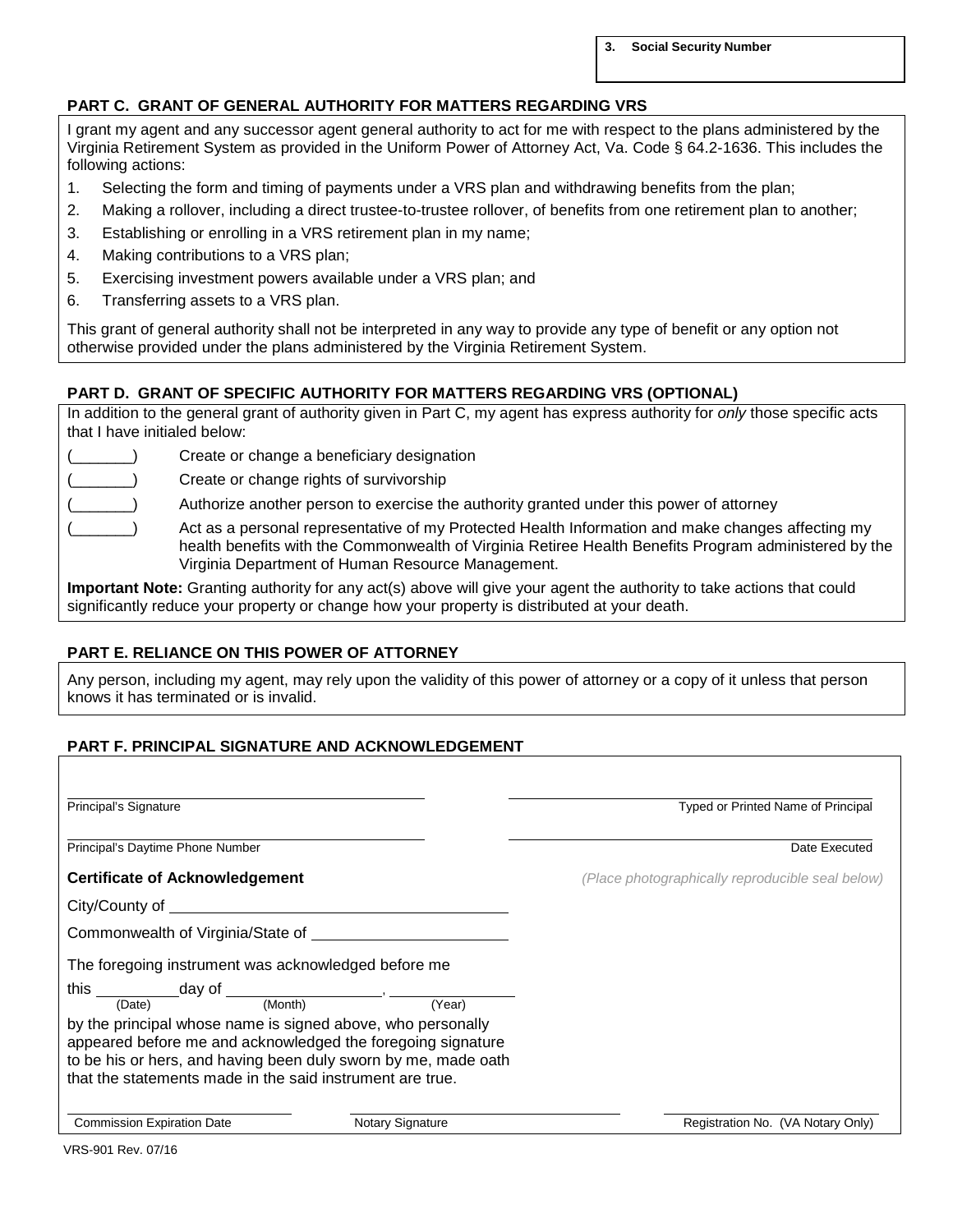# **INFORMATION ABOUT THE VRS DURABLE POWER OF ATTORNEY**

This information sheet provides clarification about the Virginia Retirement System (VRS) Durable Power of Attorney.

#### **Definitions**

| Agent             | An individual who is designated by the principal to do specified acts on behalf<br>of the principal. For purposes of the VRS Durable Power of Attorney, it is the<br>individual designated by the power of attorney to act on behalf of the principal<br>who is entitled to or receiving benefits under a VRS plan. |
|-------------------|---------------------------------------------------------------------------------------------------------------------------------------------------------------------------------------------------------------------------------------------------------------------------------------------------------------------|
| <b>Durable</b>    | A durable power of attorney allows the powers conferred by the document to<br>continue after the principal's disability or incapacity.                                                                                                                                                                              |
| <b>Incapacity</b> | Inability to manage property or business affairs because the individual: (1) has<br>an impairment in the ability to receive and evaluate information or make or<br>communicate decisions even with the use of technological assistance; or (2) is<br>missing or outside the United States and unable to return.     |
| <b>Principal</b>  | The person who completes a power of attorney designating another person to<br>be his or her agent.                                                                                                                                                                                                                  |

The VRS Durable Power of Attorney allows a VRS member or beneficiary to designate an agent to handle VRS affairs such as filing applications, making benefit selections, and designating beneficiaries.

It is important to have a current power of attorney on file with VRS since the law regarding powers of attorney may change from time to time. It is preferred that the VRS Durable Power of Attorney be used, because it provides specific authority for the agent regarding VRS-related benefits and VRS will always honor a current VRS Durable Power of Attorney for any transaction. For other, more general powers of attorney, VRS will determine (at the time the agent tries to complete a transaction) whether the document actually provides sufficient authority for the agent to act on behalf of the principal in VRS-related matters.

Please note that the authority granted by the VRS Durable Power of Attorney is limited to matters relating to VRS. However, you also may use the VRS Durable Power of Attorney to authorize a personal representative to access your protected health information and make health care decisions on your behalf as a participant in the Commonwealth of Virginia Retiree Health Benefits Program administered by the Virginia Department of Human Resource Management. The person you designate as your agent will not have any authority over your other real or personal property by virtue of the VRS Durable Power of Attorney.

Please consult an attorney if you have any questions about the designation of an agent or agents under a power of attorney.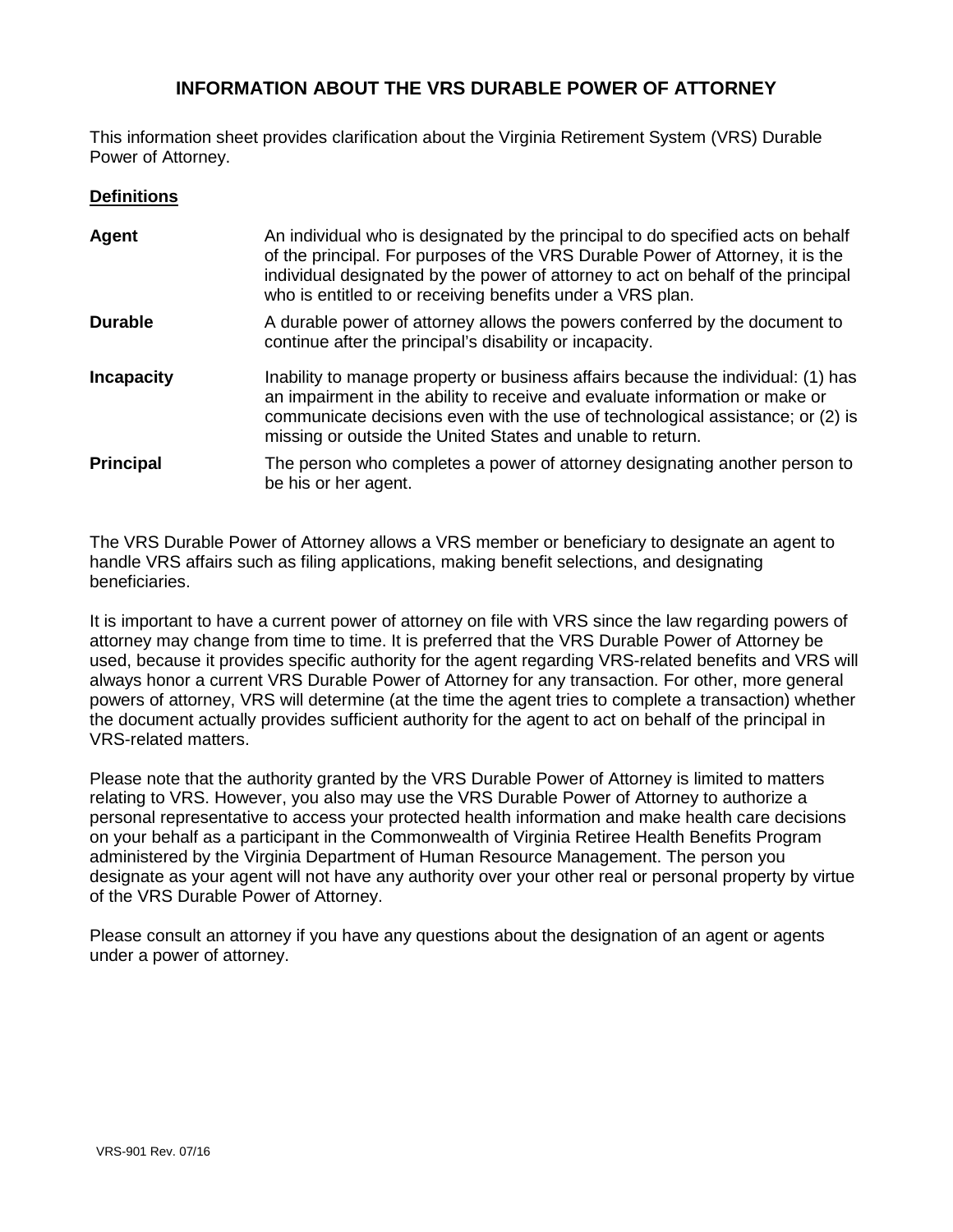# **QUESTIONS AND ANSWERS ABOUT THE VRS DURABLE POWER OF ATTORNEY**

#### **1. Why is it advisable to have a durable power of attorney on file with VRS?**

Having a durable power of attorney on file at VRS assures that VRS will be able to handle your retirement benefits without interruption, and in accordance with your wishes, should you become unable to handle your own affairs.

#### **2. Does VRS charge a fee for this service?**

No.

#### **3. If I sign the VRS Durable Power of Attorney form, can I continue to handle my own affairs until such time that I become incapacitated?**

Yes, you may always handle your own affairs until such time as you become incapacitated. However, VRS will also accept actions by your agent. If you do not want the agent to act on your behalf until you are incapacitated or disabled, you may want to complete the VRS Durable Power of Attorney and keep it in a personal file until it is needed.

#### **4. Can I use a Power of Attorney other than the VRS-901?**

Yes. However, you must ensure that the power of attorney you submit to VRS gives your agent authority to complete VRS transactions such as beneficiary designations or retirement option elections (i.e., retirement options other than the Basic Benefit).

#### **5. Can I use the VRS Durable Power of Attorney to appoint an administrator of my estate prior to my death?**

No, you may not. The VRS Durable Power of Attorney form only deals with matters and transactions related to VRS benefits.

#### **6. Does the VRS Durable Power of Attorney authorize my agent to conduct business after my death?**

No, a power of attorney is terminated automatically upon the death of the principal.

#### **7. Should I retain a copy of the VRS Durable Power of Attorney?**

Yes, it is a good idea to keep a photocopy of the original for your personal file.

#### **8. Can I terminate my VRS Durable Power of Attorney should I desire to do so?**

Yes, as long as you are still competent and you submit a written request to VRS asking that the document be revoked or terminated. This request must be signed by you and notarized.

#### **9. Can I have more than one Power of Attorney on file at VRS?**

No, submitting a new VRS-901 revokes all prior durable power of attorney forms on file at VRS.